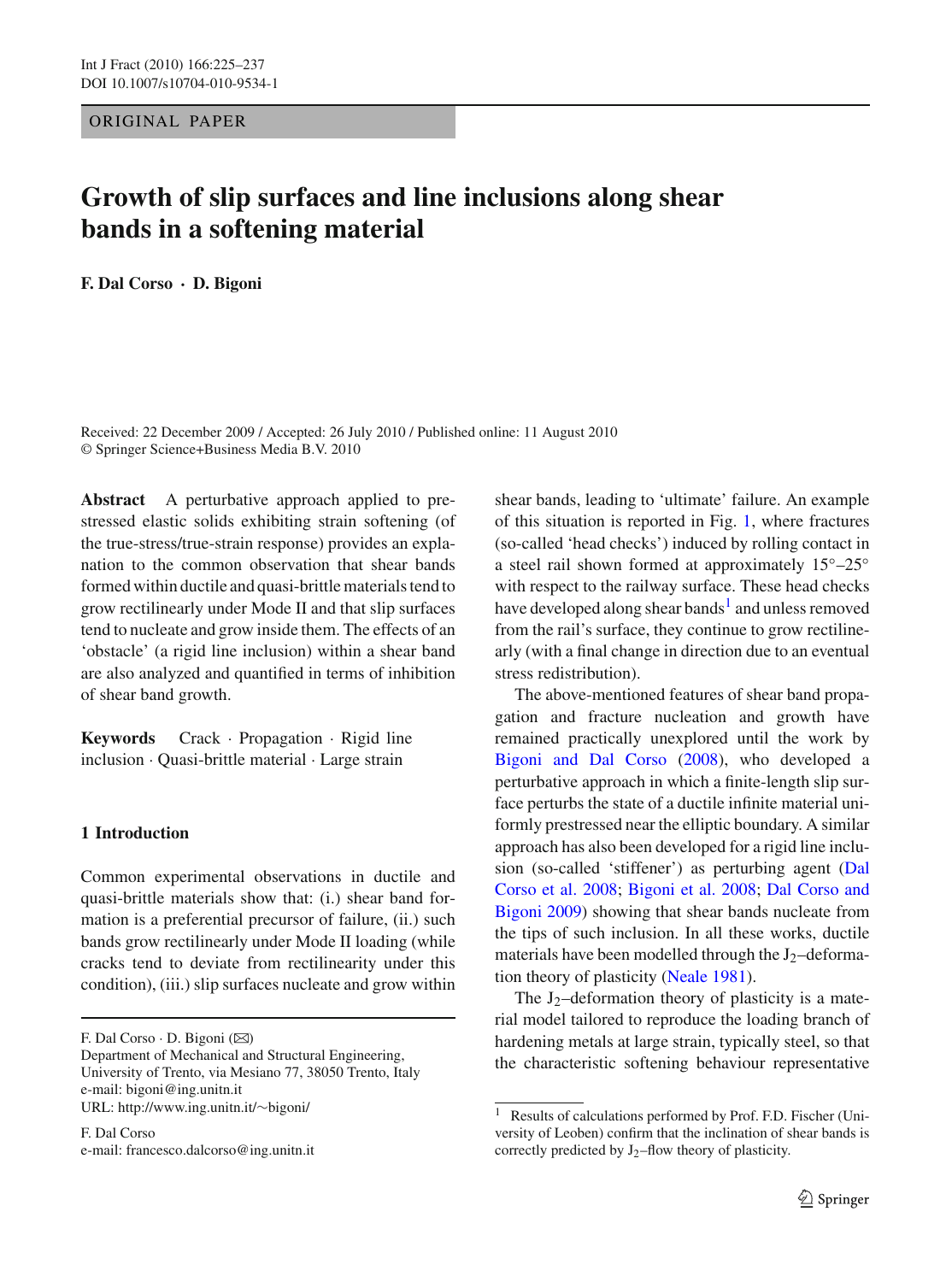<span id="page-1-0"></span>**Fig. 1** Slip surfaces, so-called 'head checks', formed along shear bands induced in a heavily deformed, sheared surface of a typical head hardened rail steel (R350HT) due to rolling contact. Courtesy of voestalpine Schienen GmbH



of quasi-brittle materials cannot be properly investigated. To this purpose, [Gei et al.](#page-12-5) [\(2004\)](#page-12-5) have proposed an incompressible elastic model ('GBG material' in the following) defined for large strain, based on a nonconvex strain energy (written in terms of the logarithmic, also called 'true', strain) and capable of reproducing strain softening in the true-stress/truestrain response. A similar idea (but based on different considerations) has also independently been pursued by [Trapper and Volokh](#page-12-6) [\(2008\)](#page-12-6) and [Volokh](#page-12-7) [\(2007\)](#page-12-7) to introduce strain softening in hyperelastic materials. Both models, tested on different boundary value problems, have revealed features about the failure of quasi-brittle materials, so that it may become of interest now to analyze the sensitivity of slip surface and stiffener growth to the state of the material, represented by prestress and anisotropy parameters. Therefore, the aim of this article is to investigate shear band and slip surface growth in softening materials modeled by the GBG elastic model under plane strain condition. Incremental closed-form solutions are presented for a finite-length slip surface and also for a rigid line inclusion embedded in a uniformly prestressed material perturbed by a uniform incremental loading at infinity. The former problem is representative of a pre-existing shear band or a fracture previously nucleated along a shear band, while the latter provides information about the effects of an obstacle to shear band growth. Furthermore, the analysis of incremental energy release rate associated to the inclusion growth allows us to conclude that shear band growth or propagation of a slip surface along a shear band is strongly promoted, while growth of a rigid line inclusion is inhibited. These results therefore complement, confirm and extend to quasi-brittle materials previous investigations by the authors focussed on ductile metallic materials.

## $\mathcal{D}$  Springer

## **2 GBG and J2–deformation theory of plasticity materials**

In general, an elastic incompressible material can be In general, an elastic incompressible material can be<br>introduced in terms of a strain energy  $\hat{W}(\lambda_1, \lambda_2, \lambda_3)$ , function of the principal stretches  $\lambda_i$  corresponding to the Eulerian principal axes  $\mathbf{v}_i$  ( $i = 1, 2, 3$ ), defined in a such way that the principal Cauchy stress tensor **T** is<br>given by Ogden (1984)<br> $\frac{\partial \widehat{W}}{\partial q}$  *Q W*<sub>-2</sub> *Q w*<sub>-2</sub> *Q w* given by [Ogden](#page-12-8) [\(1984\)](#page-12-8)

$$
\mathbf{T} = -\pi \mathbf{I} + \lambda_1 \frac{\partial \widehat{W}}{\partial \lambda_1} \mathbf{v}_1 \otimes \mathbf{v}_1 + \lambda_2 \frac{\partial \widehat{W}}{\partial \lambda_2} \mathbf{v}_2 \otimes \mathbf{v}_2 + \lambda_3 \frac{\partial \widehat{W}}{\partial \lambda_3} \mathbf{v}_3 \otimes \mathbf{v}_3,
$$
 (1)

where  $\pi$  is the Lagrangean multiplier related to incompressibility, imposing the following constraint on the stretches

<span id="page-1-1"></span>
$$
\lambda_1 \lambda_2 \lambda_3 = 1. \tag{2}
$$

In terms of the principal components of the logarithmic strain  $\epsilon_i$ ,

$$
\epsilon_i = \log \lambda_i, \quad i = 1, 2, 3,
$$
\n<sup>(3)</sup>

the strain energy function can be redefined as  $\epsilon_i = \log \lambda_i$ ,  $i = 1, 2, 3$ ,<br>the strain energy function can be<br> $W(\epsilon_1, \epsilon_2, \epsilon_3) = \hat{W}(\lambda_1, \lambda_2, \lambda_3)$  to yield

<span id="page-1-2"></span>
$$
\mathbf{T} = -\pi \mathbf{I} + \frac{\partial W}{\partial \epsilon_1} \mathbf{v}_1 \otimes \mathbf{v}_1 + \frac{\partial W}{\partial \epsilon_2} \mathbf{v}_2 \otimes \mathbf{v}_2 + \frac{\partial W}{\partial \epsilon_3} \mathbf{v}_3 \otimes \mathbf{v}_3,
$$
 (4)

and the incompressibility constraint [\(2\)](#page-1-1) becomes

<span id="page-1-3"></span>
$$
\epsilon_1 + \epsilon_2 + \epsilon_3 = 0. \tag{5}
$$

The simplest modeling of isotropic incompressible materials involves only one strain invariant, namely, the effective logarithmic strain *e*,

$$
\epsilon_e = \sqrt{\frac{2}{3} \left( \epsilon_1^2 + \epsilon_2^2 + \epsilon_3^2 \right)},\tag{6}
$$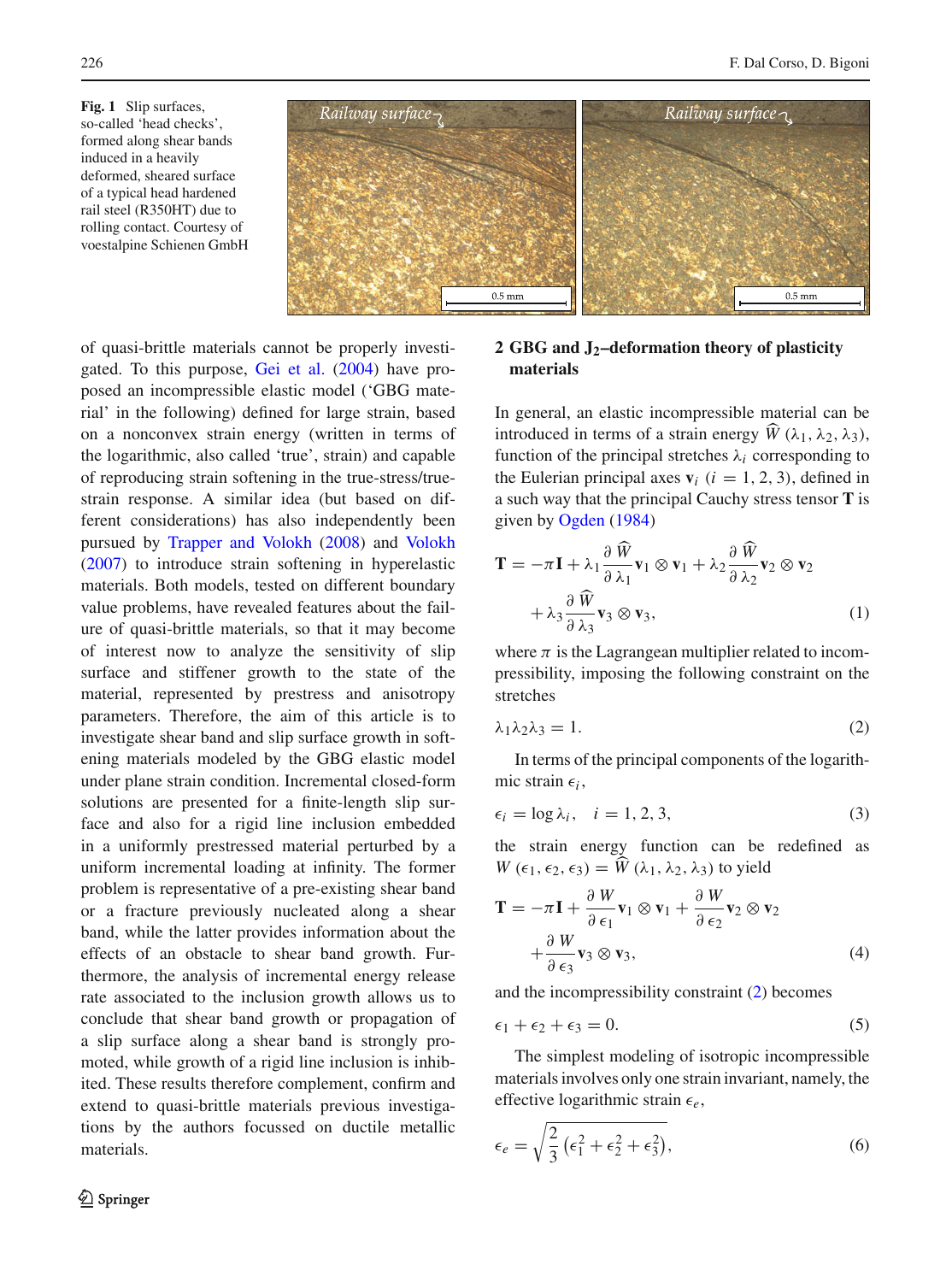so that different material behaviours are described by introducing different functional dependencies of the strain energy *W* on  $\epsilon_e$ .

The GBG elastic incompressible material intro-duced by [Gei et al.](#page-12-5)  $(2004)$  $(2004)$  and the  $J_2$ -deformation theory of plasticity material [Neale](#page-12-4) [\(1981](#page-12-4)) correspond to two different choices of the strain energy function  $W(\epsilon_0)$ :  $W(\epsilon_e)$ :

<span id="page-2-3"></span>• the GBG material is defined by  $\overline{a}$ 

$$
\epsilon_e):
$$
\nthe GBG material is defined by

\n
$$
W^{GBG}(\epsilon_e) = Kc \epsilon_0 \left[ \frac{1}{1+c} \exp\left(-\frac{\epsilon_e}{\epsilon_0}\right) - 1 \right]
$$
\n
$$
\times \exp\left(-\frac{\epsilon_e}{c \epsilon_0}\right), \tag{7}
$$

where *K* is a positive *stiffness* parameter, while *c* and  $\epsilon_0$  are dimensionless positive parameters;

<span id="page-2-2"></span>the  $J_2$ -deformation theory of plasticity material is defined by

$$
W^{J_2}(\epsilon_e) = \frac{K}{N+1} \epsilon_e^{N+1},\tag{8}
$$

where *K* is a positive *stiffness* parameter and  $N \in$ (0, 1] is a *strain hardening* exponent[.2](#page-2-0)

Employing Eq. [\(4\)](#page-1-2) relating stress to strain energy, the principal components of the Cauchy stress  $T_i$  can be obtained:

for the  $J_2$ -deformation theory of plasticity material as

$$
T_i = -\pi + \frac{2K}{3} \epsilon_e^{N-1} \epsilon_i, \quad i = 1, 2, 3; \tag{9}
$$
  
for the GBG material as  

$$
T_i = -\pi + \frac{2}{3} K \frac{\epsilon_i}{n} \left[ 1 - \exp\left( -\frac{\epsilon_e}{n} \right) \right]
$$

<span id="page-2-4"></span>

• for the GBG material as  
\n
$$
T_i = -\pi + \frac{2}{3} K \frac{\epsilon_i}{\epsilon_e} \left[ 1 - \exp\left(-\frac{\epsilon_e}{\epsilon_0}\right) \right]
$$
\n
$$
\times \exp\left(-\frac{\epsilon_e}{c \epsilon_0}\right), \quad i = 1, 2, 3. \tag{10}
$$

Note that under plane-strain condition, the in-plane mean stress *p*,

$$
p = \frac{T_1 + T_2}{2},\tag{11}
$$

assumes the same value of the three-dimensional mean stress  $(T_1 + T_2 + T_3)$  /3, for the J<sub>2</sub>–deformation theory material and for the GBG material.<sup>3</sup>

$$
T_i = -q + \beta_0 \lambda_i^2 + \beta_1 \lambda_i^{-2}, \quad i = 1, 2, 3,
$$
 (12)

The principal difference between the  $J_2$ –deformation theory material and the GBG model lies in the convexity of the strain energy *W* ( $\epsilon_1$ ,  $\epsilon_2$ ,  $\epsilon_3$ ). In particular, its Hessian can be written as a function of the derivatives of  $W(\epsilon_e)$ ,

$$
\frac{\partial^2 W}{\partial \epsilon_i \partial \epsilon_j} = \frac{2}{3 \epsilon_e} \frac{dW}{d\epsilon_e} \delta_{ij} + \frac{4}{9 \epsilon_e^3} \left( \epsilon_e \frac{d^2 W}{d\epsilon_e^2} - \frac{dW}{d\epsilon_e} \right) \epsilon_i \epsilon_j,
$$
  
i, j = 1, 2, 3, (15)

which has the following eigenvalues (for a generic three-dimensional deformation) <u> 1990 - Johann Barbara, m</u>

$$
\left\{\frac{2}{3\epsilon_e}\frac{dW}{d\epsilon_e}, \quad \frac{2}{3\epsilon_e}\frac{dW}{d\epsilon_e}, \quad \frac{2}{3}\frac{d^2W}{d\epsilon_e^2}\right\}.
$$
 (16)

Therefore, strict convexity corresponds to strict positiveness of the first and second derivative of  $W(\epsilon_e)$  and, consequently,

- the strain energy  $W^{J_2}$  ( $\epsilon_1$ ,  $\epsilon_2$ ,  $\epsilon_3$ ), Eq. [\(8\)](#page-2-2), results to be a strictly convex function for every deformation state;
- the strain energy  $W^{GBG}$  ( $\epsilon_1$ ,  $\epsilon_2$ ,  $\epsilon_3$ ), Eq. [\(7\)](#page-2-3), *is a nonconvex function*. In particular, convexity is lost for the GBG material for deformation states satisfying

$$
\epsilon_e > \epsilon_0 \log(1 + c). \tag{17}
$$

In a large strain elasticity framework, the adjectives 'convex' and 'nonconvex' have to be related to a precise

Footnote 3 continued

where *q* is a Lagrange multiplier related to the incompressibility constraint and  $\beta_0$  and  $\beta_1$  are generic stiffness function of the stretches  $\lambda_i$ , when a  $x_1-x_2$  plane-strain state is considered  $(\lambda_2 = 1/\lambda_1, \lambda_3 = 0)$ , the mean stresses result to be given by

$$
\frac{T_1 + T_2 + T_3}{3} = -q + \frac{(\beta_0 + \beta_1) (1 + \lambda_1^2 + \lambda_1^4)}{3\lambda_1^2},
$$
  
\n
$$
p = -q + \frac{(\beta_0 + \beta_1) (1 + \lambda_1^4)}{2\lambda_1^2}.
$$
\n(13)

Therefore, only for particular constitutive models (for which  $\beta_0 = -\beta_1$ , as in the cases of the J<sub>2</sub>–deformation theory and GBG materials) the two mean stresses coincide under the plane strain condition. Under small strain (i.e. neglecting terms higher than first-order), the mean stresses take always the same value independently of the constitutive parameters, as can be easily verified through a Taylor series expansion

$$
\frac{T_1 + T_2}{2} \sim \frac{T_1 + T_2 + T_3}{3} \sim [-q + \beta_0 + \beta_1]_{\lambda_1 = 1}
$$

$$
+ \left[ \frac{d \beta_0}{d \lambda_1} + \frac{d \beta_1}{d \lambda_1} \right]_{\lambda_1 = 1} (\lambda_1 - 1).
$$
 (14)

 $\mathcal{D}$  Springer

<span id="page-2-0"></span><sup>2</sup> Note that the stiffness parameters *K* introduced for the *J*2–deformation theory of plasticity and for the GBG materials need not to be the same.

<span id="page-2-1"></span> $3$  This property does not hold in general. In fact, using the generic relation describing an initially isotropic incompressible material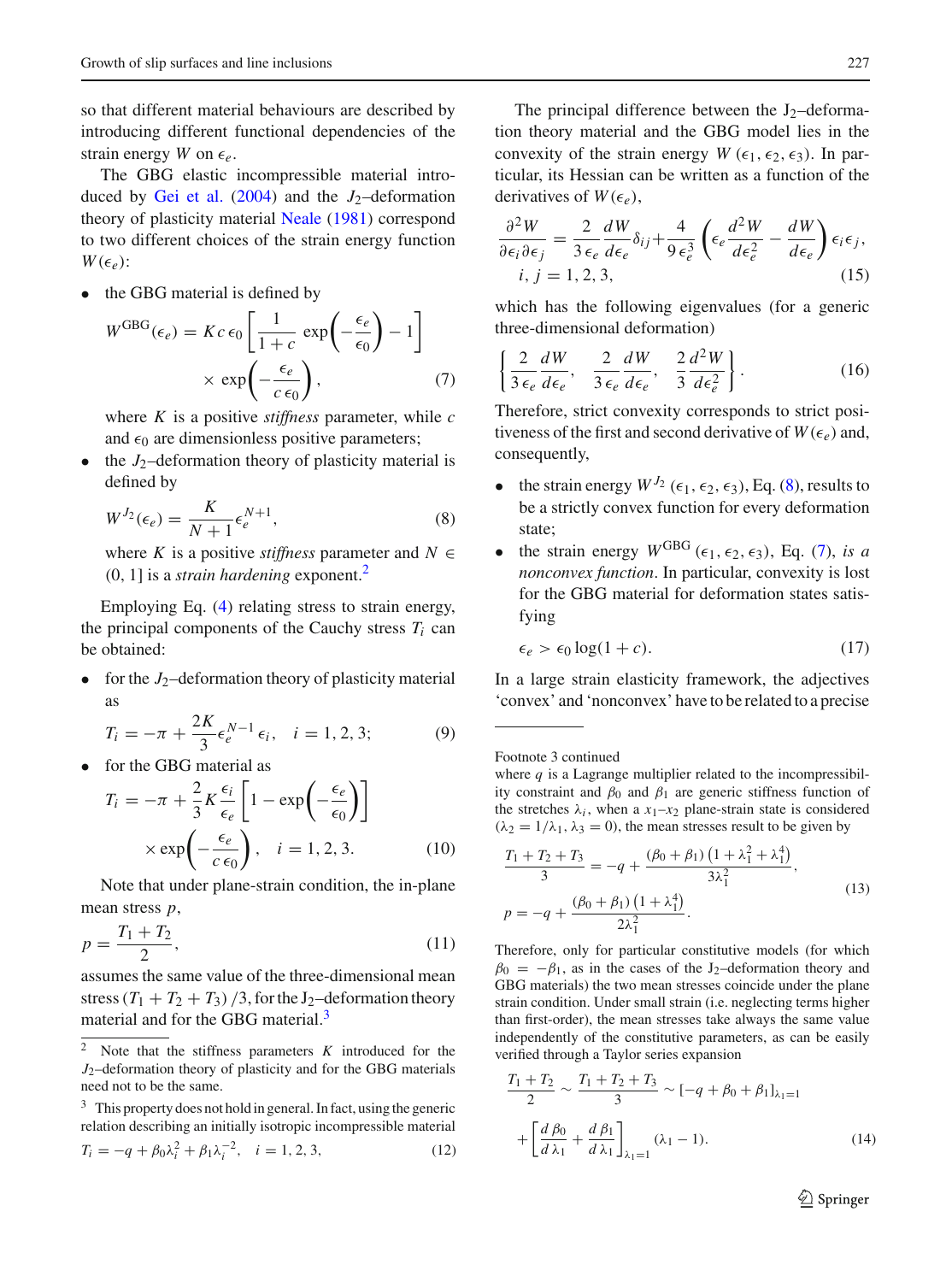form of strain energy, since convexity is not a measure invariant concept. In fact,

*although the strain energy*  $W^{J_2}$  ( $\epsilon_1$ ,  $\epsilon_2$ ,  $\epsilon_3$ ), *Eq.*[\(8\)](#page-2-2)*, is a strictly convex function for every deformaalthough the strain energy*  $W^{J_2}$  *(is a strictly convex function for tion state, the strain energy*  $\widehat{W}$ *tion state, the strain energy*  $\widehat{W}^{J_2}(\lambda_1, \lambda_2, \lambda_3)$  *is not always convex.*

In particular, using chain rule for composite functions, not always con<br>In particular, usin<br>the Hessian of  $\widehat{W}$ the Hessian of  $\hat{W}(\lambda_1, \lambda_2, \lambda_3)$  becomes <sup>n</sup> part<br>ne He<br>∂<sup>2</sup>*W* 

$$
\frac{\partial^2 \widehat{W}}{\partial \lambda_i \partial \lambda_j} = \frac{1}{\lambda_i \lambda_j} \frac{\partial^2 W}{\partial \epsilon_i \partial \epsilon_j}, \ i, j = 1, 2, 3, \text{ (not summed)},
$$
\n(18)

so that an evaluation of its determinant for the  $J_2$ –deformation theory of plasticity and GBG material is suffiso that an evaluation of its determinant for the J<sub>2</sub>-deformation theory of plasticity and GBG material is sufficient to show that the strain energies  $\hat{W}(\lambda_1, \lambda_2, \lambda_3)$  are not always convex.

Strain softening (as well as convexity) is not a measure invariant concept, so that, to represent a 'material behaviour' it has to be understood in terms of true (Cauchy) stress components  $T_i$  as functions of the true (logarithmic) strain components  $\epsilon_i$ . Therefore, to model strain softening, a nonconvexity of the strain energy *W* ( $\epsilon_1$ ,  $\epsilon_2$ ,  $\epsilon_3$ ) has been introduced in the GBG elasticity model.

Under plane strain condition (in the  $x_1-x_2$  plane), the stress state for a GBG material, Eq. [\(10\)](#page-2-4), generated by an uniaxial stress parallel to the *x*1-direction is represented by the following principal Cauchy stress components, tress para<br>ollowing  $\frac{1}{1 - \exp\left(\frac{1}{2}\right)}$ 

<span id="page-3-0"></span>
$$
T_1 = \frac{2}{\sqrt{3}} K \operatorname{sign}[\epsilon_1] \left[ 1 - \exp\left( -\frac{2|\epsilon_1|}{\sqrt{3}\epsilon_0} \right) \right]
$$

$$
\times \exp\left( -\frac{2|\epsilon_1|}{\sqrt{3}c\epsilon_0} \right), \tag{19}
$$

$$
T_2 = 0, \quad T_3 = \frac{T_1}{2},
$$

showing that the initial stiffness for plane strain uniaxial stress is  $8K/3$ . The uniaxial behaviour is shown for elongation logarithmic strain ( $\epsilon_1 > 0$ ) versus Cauchy stress  $(19)<sub>1</sub>$  $(19)<sub>1</sub>$  in the upper part of Fig. [2](#page-3-1) and versus nominal stress, defined as

$$
t_1 = T_1 \exp(-\epsilon_1), \tag{20}
$$

in the lower part of Fig. [2,](#page-3-1) for the three different choices of parameters (A), (B) and (C) reported in Table [1.](#page-3-2)

Note from Fig. [2](#page-3-1) that, in plane strain uniaxial stress, loss of positive definiteness of the fourth-order incremental constitutive tensor [see Eqs.  $(21)$  and  $(22)$ ]



<span id="page-3-1"></span>**Fig. 2** Uniaxial plane strain tension response for GBG material [selected with constants defined in Table [1](#page-3-2) as *(A)*, *(B)* and *(C)*]. Logarithmic strain  $\epsilon_1$  versus Cauchy stress  $T_1$  (*upper part*) and nominal stress *t*<sup>1</sup> (*lower part*), normalized through division by  $\overline{K} = 2,000$  MPa. Loss of positive definiteness of the fourth-order incremental constitutive tensor [see Eqs. [\(21\)](#page-4-0) and [\(22\)](#page-4-1)] and loss of ellipticity are marked with spots

<span id="page-3-2"></span>**Table 1** Sets of parameters for the GBG elastic model considered in the examples

| GBG material<br>parameters | $c$ (-) | $\epsilon_0$ (-) | $K$ (MPa) |  |
|----------------------------|---------|------------------|-----------|--|
| (A)                        | 42      | 0.0045           | 1,680     |  |
| (B)                        | 10      | 0.0800           | 2,100     |  |
| (C)                        | 5       | 0.4000           | 2,600     |  |
| (D)                        | 600     | 0.1049           | 2,000     |  |
| (E)                        | 1,000   | 0.0195           | 2,000     |  |

occurs at the peak in the nominal stress curve (which corresponds to hardening in the true stress response), while loss [of](#page-12-0) [ellipticity](#page-12-0) [occurs](#page-12-0) [later](#page-12-0) [\(see](#page-12-0) Bigoni and Dal Corso [2008](#page-12-0) for a detailed explanation of these concepts).

For special stress states, there can be simultaneity of loss of positive definiteness [\(Hill 1958](#page-12-9) exclusion condition for bifurcation) and ellipticity (to be detailed later and corresponding to shear banding with discontinuity in the incremental strain field), so that in such a case there are no bifurcations prior to shear banding. Therefore, to investigate the effect of a Mode II perturbation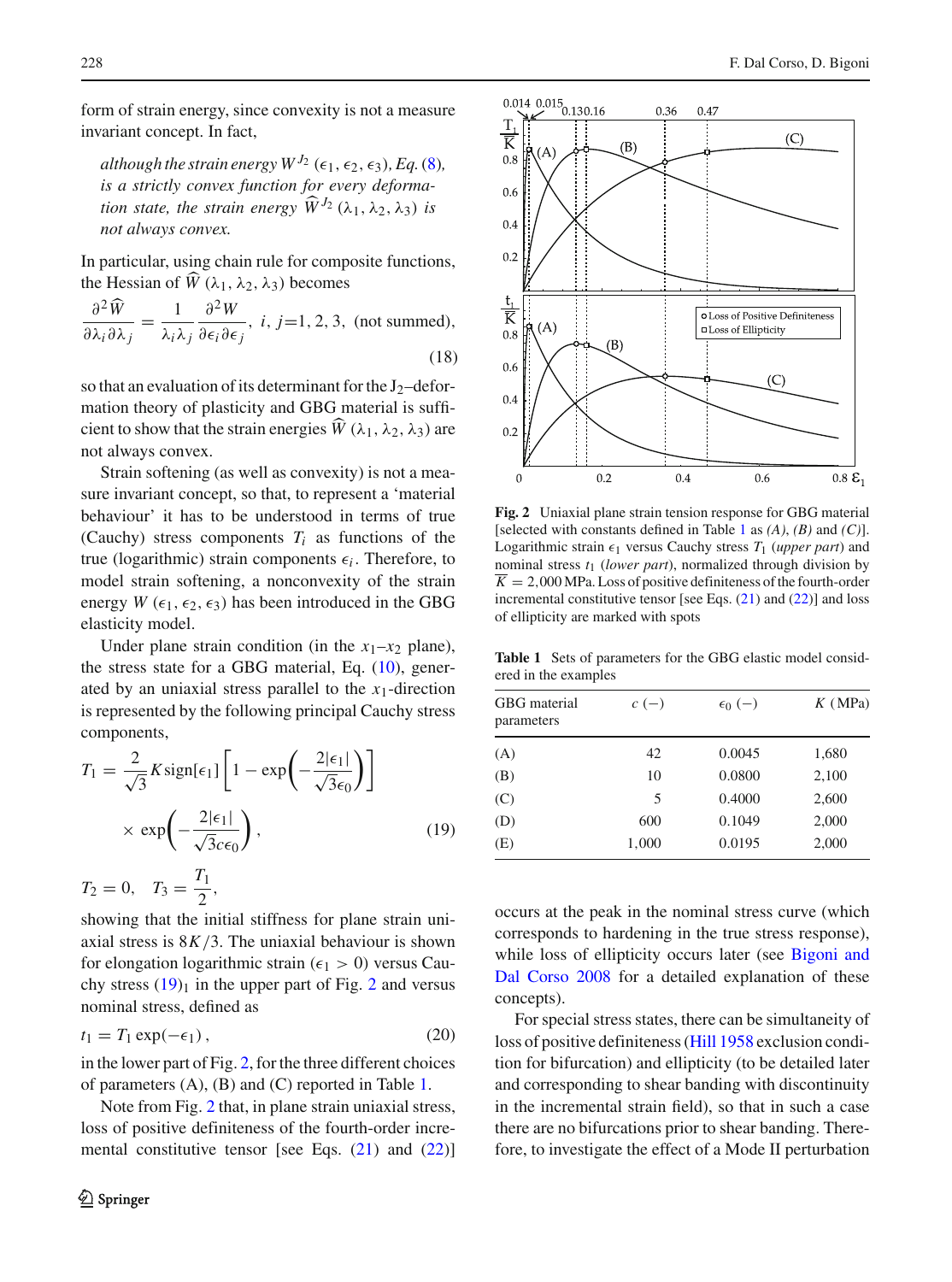

<span id="page-4-2"></span>**Fig. 3** Uniaxial plane strain tension response for GBG material [selected with constants defined in Table [1](#page-3-2) as *(D)* and *(E)*] and J<sub>2</sub>–deformation theory material (with  $N = 0.01$  and 0.1). Logarithmic strain  $\epsilon_1$  versus Cauchy stress  $T_1$  (*upper part*) and nominal stress *t*<sup>1</sup> (*lower part*), normalized through division by  $K = 2,000$  MPa. Loss of positive definiteness of the elastic tensor and loss of ellipticity are marked with spots

on a slip surface aligned with a shear band that will be addressed later, we define loading processes for which the simultaneity is attained. The reason for this choice is that, after loss of positive definiteness and prior to shear banding, a slip surface becomes unstable in its straight configuration.

To compare the GBG material model with the  $J_2$ deformation theory of plasticity is a difficult task, since these two models have been invented with different purposes. In particular, the former model has been tailored to represent quasi-brittle materials with softening, while the latter to describe ductile metals not evidencing softening in the true stress/true strain response. However, with the choice of hardening exponent  $N = 0.01$  and 0.1 for the J<sub>2</sub>-deformation theory material and with the choice of parameters (D) and (E) in Table [1](#page-3-2) for the GBG material, we obtain a reasonable agreement between the two models, as shown in Fig. [3.](#page-4-2) The GBG material parameters listed as (D) and (E) are calibrated for the two models in such a way that loss of ellipticity occurs at the same value of logarithmic strain  $\epsilon_1^E$ .

## **3 Incremental incompressible elasticity framework**

The incremental behaviour described by the  $J_2$ –deformation theory of plasticity and GBG material falls within the constitutive framework for incompressible nonlinear elastic material given by [Biot](#page-12-10) [\(1965,](#page-12-10) see also [Bigoni and Dal Corso 2008\)](#page-12-0). Within this framework, the material behaviour is decribed by the following linear relation between the increment of the nominal stress ˙**t** (transpose of the first Piola-Kirchhoff stress) and the transpose of the gradient of incremental displacement<br>  $\nabla \mathbf{v}$ ,<br>  $\dot{\mathbf{t}} = \mathbb{K} [\nabla \mathbf{v}^T] + \dot{p} \mathbf{I}$ , (21) ∇**v**,

<span id="page-4-0"></span>
$$
\dot{\mathbf{t}} = \mathbb{K} \left[ \nabla \mathbf{v}^T \right] + \dot{p} \, \mathbf{I},\tag{21}
$$

where  $(.)^T$  denotes the transpose,  $\dot{p}$  represents the incremental in-plane mean stress and  $\mathbb K$  is the fourthorder incremental constitutive tensor (possessing the major symmetry  $\mathbb{K}_{ijkk} = \mathbb{K}_{hkij}$ ). Referring to the principal prestress axes system  $x_1-x_2$ , the only non-null components of the incremental constitutive tensor  $\mathbb K$ are

<span id="page-4-1"></span>
$$
\mathbb{K}_{1111} = \mu(\xi - k - \eta), \quad \mathbb{K}_{2222} = \mu(\xi + k - \eta), \n\mathbb{K}_{2211} = \mathbb{K}_{1122} = -\mu \xi, \quad \mathbb{K}_{2121} = \mu(1 - k), \n\mathbb{K}_{1212} = \mu(1 + k), \quad \mathbb{K}_{1221} = \mathbb{K}_{2112} = \mu(1 - \eta),
$$
\n(22)

where the following dimensionless quantities, depending on the prestress state (defined by the in-plane principal Cauchy stress components  $T_1$  and  $T_2$  and the two incremental moduli,  $\mu$  for shear parallel and  $\mu_*$  for shear inclined at  $\pi/4$  with respect to the principal prestress axes  $x_1-x_2$ ), are introduced

<span id="page-4-3"></span>
$$
\xi = \frac{\mu_*}{\mu}, \quad \eta = \frac{T_1 + T_2}{2\mu}, \quad k = \frac{T_1 - T_2}{2\mu}.
$$
 (23)

For initially isotropic materials under plane strain condition, the deviatoric dimensionless parameter *k* becomes independent of the constitutive tensor and results to be given by [Biot](#page-12-10) [\(1965\)](#page-12-10)

<span id="page-4-4"></span>
$$
k = \tanh(2\epsilon_1),\tag{24}
$$

showing that  $|k| < 1$ . Note that  $k = 0$  for null prestress, while  $|k| \rightarrow 1$  when the strain tends to infinity.

The two incremental shear moduli  $\mu$  and  $\mu_*$  are functions of the strain energy  $W(\lambda_1, \lambda_2, \lambda_3)$  in the form [see the Appendix A by [Brun et al.](#page-12-11) [\(2003](#page-12-11)) for details],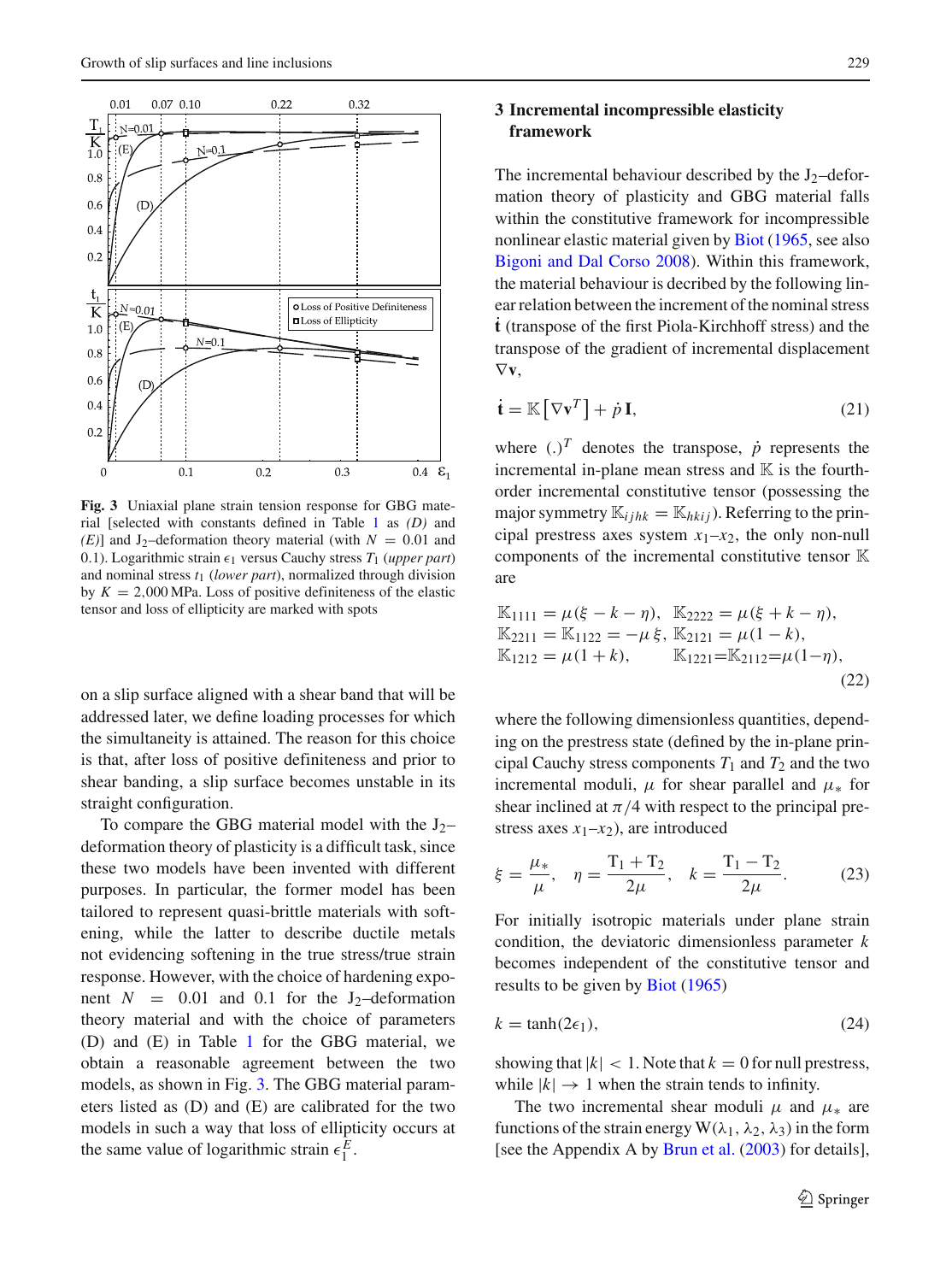$$
\mu = \frac{1}{2} \frac{\lambda_1^2 + \lambda_2^2}{\lambda_1^2 - \lambda_2^2} \left( \lambda_1 \frac{\partial W}{\partial \lambda_1} - \lambda_2 \frac{\partial W}{\partial \lambda_2} \right),
$$
  
\n
$$
\mu_* = \frac{1}{4} \left( \lambda_1 \frac{\partial W}{\partial \lambda_1} + \lambda_2 \frac{\partial W}{\partial \lambda_2} + \lambda_1^2 \frac{\partial^2 W}{\partial \lambda_1^2} + \lambda_2^2 \frac{\partial^2 W}{\partial \lambda_2^2} - 2\lambda_1 \lambda_2 \frac{\partial^2 W}{\partial \lambda_1 \partial \lambda_2} \right),
$$
  
\nwhich for a GBG material (7) become  
\n
$$
\mu = \frac{K}{\sqrt{2} + \lambda_1 \partial \lambda_2} \left[ 1 - \exp\left( -\frac{2|\epsilon_1|}{\sqrt{2}} \right) \right]
$$

which for a GBG material [\(7\)](#page-2-3) become

which for a GBG material (*t*) become  
\n
$$
\mu = \frac{K}{\sqrt{3} \tanh(2|\epsilon_1|)} \left[ 1 - \exp\left(-\frac{2|\epsilon_1|}{\sqrt{3} \epsilon_0}\right) \right]
$$
\n
$$
\times \exp\left(-\frac{2|\epsilon_1|}{\sqrt{3} \epsilon_0}\right),
$$
\n
$$
\mu_* = \frac{K}{3 c \epsilon_0} \left[ (1 + c) \exp\left(-\frac{2|\epsilon_1|}{\sqrt{3} \epsilon_0}\right) - 1 \right]
$$
\n
$$
\times \exp\left(-\frac{2|\epsilon_1|}{\sqrt{3} c \epsilon_0}\right),
$$
\n(26)

<span id="page-5-2"></span>so that, by the definition  $(23)_1$  $(23)_1$ , we find the  $\xi-\epsilon_1$  relationship at, by the de<br>hip<br> $c \coth \left( \frac{\epsilon_1}{\sqrt{2}} \right)$ 

<span id="page-5-3"></span>
$$
\xi = \frac{c \coth\left(\frac{\epsilon_1}{\sqrt{3}\epsilon_0}\right) - \text{Sign}[\epsilon_1](2+c)}{2\sqrt{3}c\epsilon_0} \tanh(2\epsilon_1). \tag{27}
$$

To treat incremental plane strain boundary value problems, it is instrumental to introduce a stream function

<span id="page-5-0"></span>
$$
\psi(z) = \psi(x_1 + \Omega x_2),\tag{28}
$$

related to the incremental displacements as follows,

<span id="page-5-4"></span>
$$
v_1 = \frac{\partial \psi}{\partial x_2}, \quad v_2 = -\frac{\partial \psi}{\partial x_1}, \tag{29}
$$

which automatically satisfies the incremental version of the incompressibility condition [\(5\)](#page-1-3). The complex constant  $\Omega$  appearing in Eq. [\(28\)](#page-5-0) can be determined from the incremental equilibrium equations  $(i_{ij,i} = 0)$ to take the four values

$$
\Omega_j^2 = \frac{1 - 2\xi + (-1)^j \sqrt{4\xi^2 - 4\xi + k^2}}{1 - k}, \ j = 1, \dots, 4,
$$
\n(30)

showing that the nature of the roots  $\Omega_i$  changes as a function of parameters ξ and *k*. We define

$$
\Omega_j = \alpha_j + i\beta_j,\tag{31}
$$

where  $i = \sqrt{-1}$  is the imaginary unit and  $\alpha_j =$  $\mathfrak{Re}[\Omega_i]$  and  $\beta_j = \mathfrak{Im}[\Omega_i]$  ( $\mathfrak{Re}[\cdot]$  and  $\mathfrak{Im}[\cdot]$  denote the real and imaginary part of the relevant argument). In the following we restrict our attention to the Elliptic regime (E), corresponding to the absence of real roots, namely,

$$
\beta_j \neq 0, \quad j = 1, \dots, 4,\tag{32}
$$

representing deformation states for which shear bands (in terms of discontinuities in incremental strain field) are excluded. $4$  In particular, the elliptic regime can be subdivided into elliptic imaginary  $(EI)$  and elliptic complex (EC) regimes. The elliptic imaginary regime (EI) is defined by the conditions

$$
k^2 < 1
$$
 and  $2\xi > 1 + \sqrt{1 - k^2}$ , (33)

corresponding to four imaginary conjugate roots  $\Omega_j$ , so that

so that  
\n
$$
\alpha_1 = \alpha_2 = 0,
$$
\n
$$
\beta_1 \beta_2 = \sqrt{\frac{2\xi - 1 \pm \sqrt{4\xi^2 - 4\xi + k^2}}{1 - k}} > 0,
$$
\n(34)

while the elliptic complex (EC) regime is defined by the conditions

$$
k^2 < 1
$$
 and  $1 - \sqrt{1 - k^2} < 2\xi < 1 + \sqrt{1 - k^2}$ , (35)

corresponding to four complex conjugate roots  $\Omega_j$ , so that

$$
\begin{aligned}\n\beta &= \beta_1 = \beta_2 \\
\alpha &= -\alpha_1 = \alpha_2\n\end{aligned}\n\bigg} = \sqrt{\frac{\sqrt{1 - k^2} \pm (2\xi - 1)}{2(1 - k)}} > 0.
$$
\n(36)

For GBG material, we note from Eqs.  $(26)$ – $(27)$  that for null prestrain ( $\epsilon_1 = 0$ ) we obtain

$$
\mu(\epsilon_1 = 0) = \mu_*(\epsilon_1 = 0) = \frac{K}{3\epsilon_0}, \quad \xi(\epsilon_1 = 0) = 1,
$$
\n(37)

showing that the initial material behaviour is isotropic, while in the limit of infinite prestrain ( $\epsilon_1 \rightarrow \infty$ ),

$$
\xi = -\frac{1}{\sqrt{3}c\epsilon_0} < 0,\tag{38}
$$

so that at 'large enough strain' for GBG material  $\mu_*$ becomes negative, an effect that is related to softening and does not occur for the  $J_2$ -deformation theory material, where  $\xi \geq 0$  for every  $\epsilon_1$ .

<span id="page-5-1"></span><sup>4</sup> Parabolic (P) and Hyperbolic (H) regimes are attained when the roots  $\Omega_j$  assume two and four real values, respectively.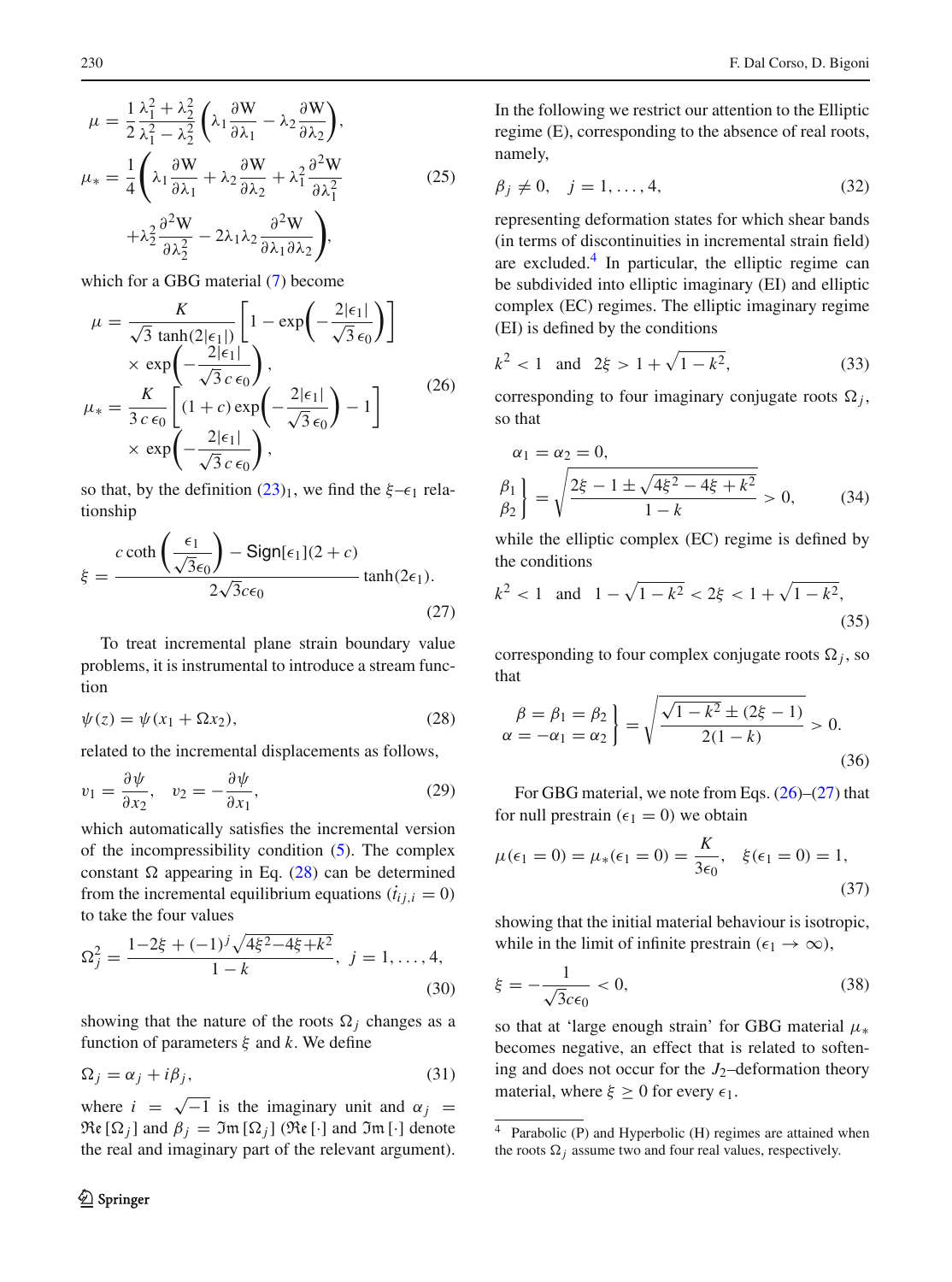

<span id="page-6-1"></span>**Fig. 4** Deformation paths in the ξ–*k* plane for the GBG materials with the parameter combinations *(A)*, *(B)* and *(C)* reported in Table [1.](#page-3-2) Note that  $\xi$  becomes negative at sufficiently high prestress *k*

Combination of Eqs.  $(27)$  and  $(24)$  yields

<span id="page-6-2"></span>
$$
\xi = \frac{1}{2\sqrt{3}\epsilon_0} \left[ \frac{\left(\frac{1+k}{1-k}\right)^{\frac{1}{2\sqrt{3}\epsilon_0}} + 1}{\left(\frac{1+k}{1-k}\right)^{\frac{1}{2\sqrt{3}\epsilon_0}} - 1} k - \frac{2+c}{c} |k| \right], \quad (39)
$$

describing all possible deformation paths for the GBG material by a curve in the ξ–*k* plane, depending on the values of the material constitutive parameters  $(c, \epsilon_0)$ .<sup>[5](#page-6-0)</sup> Typical deformation paths are reported in Fig. [4](#page-6-1) for GBG material with the parameter combinations (A), (B) and (C) reported in Table [1.](#page-3-2) In Fig. [5](#page-7-0) both the behaviours of the  $J_2$ -deformation theory and GBG materials are reported, where the selected parameters are  $N =$ 0.01 and 0.1 for the former material model and (D) and (E) listed in Table [1](#page-3-2) for the latter.

With reference to the deformation paths shown in Figs. [4](#page-6-1) and [5,](#page-7-0) the values of logarithmic deformation  $\epsilon_1$  for which loss of positive definiteness (in uniaxial plane strain,  $\varepsilon_1^{\text{PD}}$ ) and loss of ellipticity  $(\varepsilon_1^E)$  occur for the incremental constitutive tensor  $\mathbb{K}$ , Eq. [\(22\)](#page-4-1), are reported in Table [2](#page-7-1) (together with the predicted inclination of the shear band,  $\vartheta^{SB}$ , measured from the principal prestress axis *x*1).

From the deformation paths shown in Fig. [5](#page-7-0) we may conclude:

- while the  $J_2$ -deformation theory material is initially (for  $k = 0$ ) orthotropic and singular (the initial tangent stiffness is infinite), the GBG material is initially isotropic  $\xi = 1$  and nonsingular (the initial tangent stiffness is 8*K*/3);
- the way in which the GBG material traverses the  $\xi - k$  plane to approach the boundary of ellipticity is much 'steeper' than for the  $J_2$ -deformation theory material. This means that the incremental response of the GBG material becomes anisotropic (parameter  $\xi$ ) much faster with continuing deformation than the response of the  $J_2$ –deformation theory material.

#### **4 Slip surface and rigid line inclusion**

Since slip surfaces and rigid line inclusions can be in general inclined with respect to the Lagrangean axes defining the state of prestress, it becomes instrumental now to introduce a rotated reference system where to express the incremental constitutive Eq. [\(21\)](#page-4-0).

Considering a  $\hat{x}_1 - \hat{x}_2$  reference system rotated at an angle  $\vartheta_0$  with respect to the principal prestress axes  $x_1 - x_2$ , Considering a  $\hat{x}_1 - \hat{x}_2$  reference sys<br>angle  $\vartheta_0$  with respect to the princip<br> $x_1 - x_2$ ,<br> $\hat{\mathbf{x}} = \mathbf{Q}^T \mathbf{x}$ ,  $[\mathbf{Q}] = \begin{bmatrix} \cos \vartheta_0 & \sin \vartheta_0 \\ \sin \vartheta_0 & \cos \vartheta_0 \end{bmatrix}$ 

$$
\hat{\mathbf{x}} = \mathbf{Q}^T \mathbf{x}, \quad [\mathbf{Q}] = \begin{bmatrix} \cos \vartheta_0 & \sin \vartheta_0 \\ -\sin \vartheta_0 & \cos \vartheta_0 \end{bmatrix}, \tag{40}
$$

the incremental linear constitutive relation  $(21)$  can be rewritten in the inclined system as the independent<br>  $\hat{\mathbf{t}} = \hat{\mathbb{K}}$ 

$$
\hat{\mathbf{t}} = \widehat{\mathbb{K}}[\widehat{\nabla}\widehat{\mathbf{v}}^T] + \dot{p}\,\mathbf{I},\tag{41}
$$

where the nominal stress increment  $(\hat{\mathbf{t}})$ , incremental displacement gradient  $(\hat{\nabla}\hat{\mathbf{v}})$ , and the constitutive tenwhere the nominal stress increment  $(\hat{\mathbf{t}})$ , incremental<br>displacement gradient  $(\hat{\nabla}\hat{\mathbf{v}})$ , and the constitutive ten-<br>sor  $(\hat{\mathbb{K}})$  in the  $\hat{x}_1 - \hat{x}_2$  reference system are respectively given by

given by  
\n
$$
\hat{\mathbf{t}} = \mathbf{Q}^T \mathbf{i} \mathbf{Q}, \quad \hat{\nabla} \hat{\mathbf{v}} = \mathbf{Q}^T \nabla \mathbf{v} \mathbf{Q},
$$
\n
$$
\widehat{\mathbb{K}}_{ijhk} = Q_{li} Q_{mj} \mathbb{K}_{lmno} Q_{nh} Q_{ok}.
$$
\n(42)  
\nTherefore, we can introduce a stream function  $\widehat{\psi}(\hat{z})$ 

where

$$
\hat{z}_j = \hat{x}_1 + W_j \,\hat{x}_2, \quad W_j = \frac{\sin \vartheta_0 + \Omega_j \cos \vartheta_0}{\cos \vartheta_0 - \Omega_j \sin \vartheta_0}, \tag{43}
$$
\n
$$
j = 1, \dots, 4,
$$

and the relation [\(29\)](#page-5-4) can be now defined in the  $\hat{x}_1 - \hat{x}_2$ reference system as

$$
\hat{v}_1 = \frac{\partial \widehat{\psi}}{\partial \hat{x}_2}, \quad \hat{v}_2 = -\frac{\partial \widehat{\psi}}{\partial \hat{x}_1}.
$$
\n(44)

<span id="page-6-0"></span> $\overline{5}$  From relation [\(39\)](#page-6-2), it follows that the ratio of incremental shear stiffness depends only on the absolute value of *k*, in other words, ξ(*k*) = ξ(−*k*).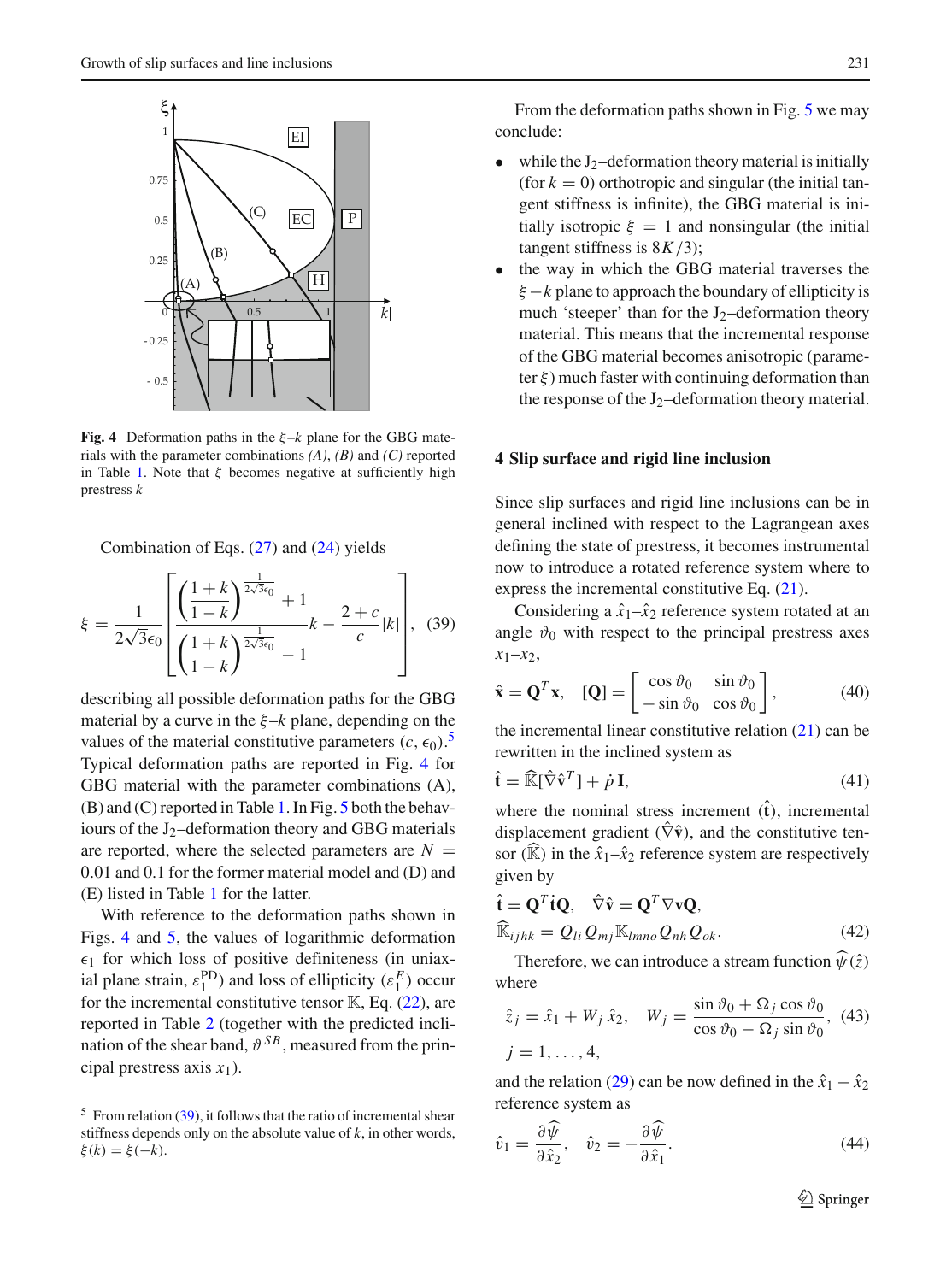

<span id="page-7-0"></span>**Fig. 5** Stress paths in the  $\xi - k$  plane for GBG material [with the parameter combinations *(D)* and *(E)* reported in Table [1\]](#page-3-2) and  $J_2$ –deformation theory of plasticity ( $N = 0.1$  and  $N = 0.01$ ). Note that the anisotropization rate is higher in the latter material

<span id="page-7-1"></span>**Table 2** Critical logarithmic strains corresponding to loss of positive definiteness (in uniaxial plane strain,  $\varepsilon_1^{\text{PD}}$ ) and ellipticity  $(\varepsilon_1^E)$  of the incremental elastic tensor K, Eq. [\(22\)](#page-4-1), for GBG elastic material subject to uniaxial tension (positive sign) and compression (negative sign) parallel to the  $x_1$ –axis, for the parameter sets reported in Table [1](#page-3-2)

| Material<br>parameters | PD                    | Е                 | Uniaxial<br>tension<br>$\vartheta^{SB}$ (°) | Uniaxial<br>compression<br>$\vartheta^{SB}$ (°) |
|------------------------|-----------------------|-------------------|---------------------------------------------|-------------------------------------------------|
|                        | $\epsilon_1^{\rm PD}$ | $\varepsilon_1^E$ |                                             |                                                 |
| (A)                    | $\pm 0.014$           | $\pm 0.015$       | $\pm 44.580$                                | ±45.420                                         |
| (B)                    | $\pm 0.134$           | $\pm 0.160$       | $\pm 40.447$                                | ±49.553                                         |
| (C)                    | $\pm 0.360$           | $\pm 0.467$       | $\pm 32.084$                                | $\pm$ 57.916                                    |
| (D)                    | $\pm 0.224$           | $\pm 0.322$       | ±35.942                                     | $\pm$ 54.058                                    |
| (E)                    | $\pm 0.068$           | $\pm 0.100$       | ±42.135                                     | ±47.865                                         |
|                        |                       |                   |                                             |                                                 |

Full-field, closed-form solutions for incremental deformation/stress applied at infinity can be obtained for homogeneously prestressed materials<sup>6</sup> containing a line inclusion (of length 2l) aligned parallel to the  $\hat{x}_1$ –axis ( $|\hat{x}_1|$  < *l*,  $\hat{x}_2$  = 0) and inclined at an angle<sup>[7](#page-7-3)</sup>  $\vartheta_0$ 

<span id="page-7-3"></span><sup>7</sup> The inclination of the inclusion with respect to the principal prestress axes,  $\vartheta_0$ , is taken to be equal to



than in the former, so that the GBG material 'runs faster' to loss of ellipticity than the deformation theory of plasticity. The right part of the figure is a detail of the left one

with respect to the principal prestress axes  $x_1-x_2$ . The presence of the inclusion introduces further boundary conditions on the incremental mechanical fields along the line where the inclusion lies. In particular, we consider the following two models of inclusion.

Slip surface, imposing null incremental nominal shearing tractions, continuity of the incremental nominal normal traction and of normal incremental displacement on the slip line, namely

<span id="page-7-4"></span>
$$
\begin{cases}\n\hat{t}_{21}(\hat{x}_1, 0^{\pm}) = 0, \\
\llbracket \hat{t}_{22}(\hat{x}_1, 0) \rrbracket = 0, \quad \forall |\hat{x}_1| < l, \\
\llbracket \hat{v}_2(\hat{x}_1, 0) \rrbracket = 0,\n\end{cases}
$$
\n(45)

where the brackets  $\llbracket \cdot \rrbracket$  denotes the jump in the relevant argument, taken across the inclusion.

• Rigid line inclusion, imposing incremental kinematical boundary conditions on the stiffener line (which may only suffer a rigid-body motion) and integral statical boundary condition for the incremental 'global' equilibrium of the inclusion. Considering material and loading symmetries and the particular form of the solution that will be found, Eq.  $(47)_1$  $(47)_1$ , the incremental boundary conditions for

<span id="page-7-2"></span><sup>6</sup> The presence of an inclusion within a material introduces a stress concentration and therefore the deformation and stress states result to be in general highly inhomogeneous. Nevertheless, we can reach at imposed finite deformation an homogeneous prestress when the inclusion is neutral to the deformation process, corresponding to a uniform Mode I for a slip surface and uniform simple shear for a rigid line inclusion. At a certain stage of this deformation process, a perturbation can be introduced by an incremental Mode II and Mode I, respectively.

Footnote 7 continued

the predicted inclination of the shear band at the elliptic boundary,  $\vartheta^{SB}$ , for the slip surface problem;

the inclination between the principal axes and the inclusion line, during a simple shear parallel to the inclusion,  $\vartheta^E$  = boundary,  $\vartheta^{SB}$ , for the slip surface problem;<br>the inclination between the principal axes and the<br>line, during a simple shear parallel to the inclusion<br> $\frac{1}{2}$  arctan  $(2\lambda_1/(\lambda_1^2-1))$ , for the stiffener problem.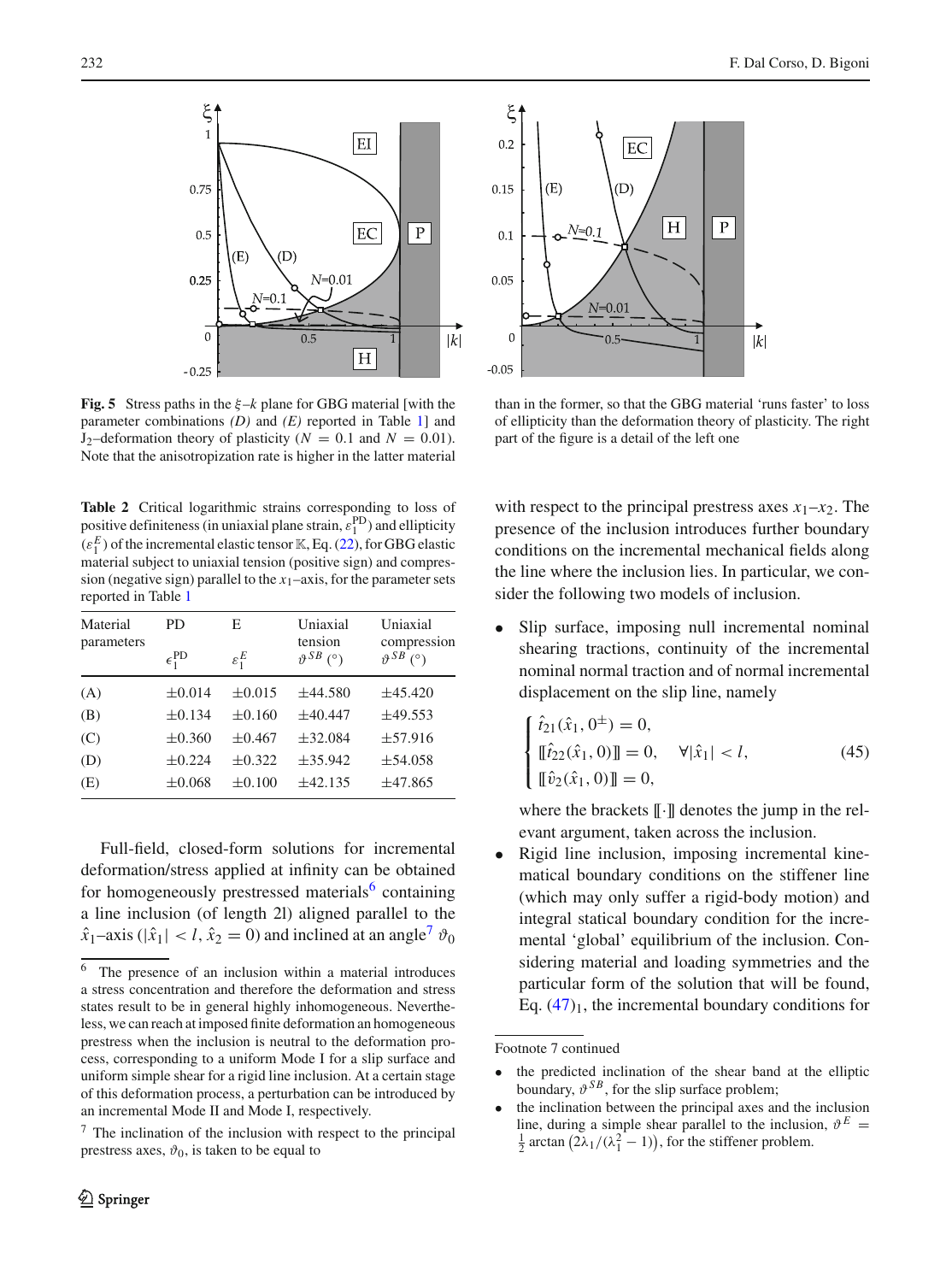the stiffener problem can be reduced to the following independent boundary conditions:<br> $\left( \hat{a} \right)$  ( $\hat{a}$ ) = 0

$$
\begin{cases} \hat{v}_{1,1}(\hat{x}_1, 0) = 0, \\ \llbracket \hat{v}_{2,1}(\hat{x}_1, 0) \rrbracket = 0, \quad \forall |\hat{x}_1| < l, \\ \llbracket \hat{t}_{22}(\hat{x}_1, 0) \rrbracket = 0. \end{cases}
$$
(46)

<span id="page-8-1"></span>In both cases of slip surface and rigid line inclusion, the solution can be obtained using the linear superposition principle and summing the solutions of two different problems where an homogeneously prestressed infinite material (without inclusion) is considered. The first problem, corresponding to imposed stress/strain at infinity, has the trivial solution of a homogenous state  $(\widehat{\psi}^{\infty})$ , while in the second we consider the infinite material subject to boundary conditions on deformation/traction along the line where the inclusion lies, such that the boundary conditions  $(45)$  or  $(46)$  on the inclusion interface are recovered for the total problem. The solution of the latter problem is represented by the stream function  $\widehat{\psi}^{\circ}$ , which is in the form Re 

<span id="page-8-0"></span>
$$
\hat{\psi}^{\circ}(\hat{x}_1, \hat{x}_2) = \hat{a} \sum_{j=1}^{2} \Re \mathbf{e} \left[ A_j f(\hat{z}_j) \right],\tag{47}
$$
\nwhere

\n
$$
f(\hat{z}_j) = \hat{z}_j^2 - \hat{z}_j \sqrt{\hat{z}_j^2 - l^2} + l^2 \ln \left( \hat{z}_j + \sqrt{\hat{z}_j^2 - l^2} \right),
$$

where

$$
f(\hat{z}_j) = \hat{z}_j^2 - \hat{z}_j \sqrt{\hat{z}_j^2 - l^2} + l^2 \ln \left(\hat{z}_j + \sqrt{\hat{z}_j^2 - l^2}\right),\tag{48}
$$

and

$$
\hat{a} = \begin{cases} \frac{\hat{t}_{21}^{\infty}}{2\mu}, & \text{slip surface,} \\ \frac{\hat{v}_{2,2}^{\infty}}{2}, & \text{stiffener.} \end{cases}
$$
(49)

Incremental boundary conditions for the slip surface  $(45)$  and for the stiffener  $(46)$  lead to two different systems of four linear equations in the unknown complex constants  $A_j$  ( $j = 1, 2$ ). Two of these linear equations are common to both problems, <sub>c</sub>c

<span id="page-8-3"></span>slip surface/stiffener

$$
\begin{cases}\n\Im \mathfrak{m}[A_1] + \Im \mathfrak{m}[A_2] = 0, \\
-c_{21} \Re \mathfrak{e}[A_1] + c_{11} \Im \mathfrak{m}[A_1] \\
-c_{22} \Re \mathfrak{e}[A_2] + c_{12} \Im \mathfrak{m}[A_2] = 0,\n\end{cases}
$$
\n(50)

<span id="page-8-4"></span>while the other two differs for the slip surface, ue<br>..

slip surface

$$
\begin{cases}\nc_{31}\Re\mathbf{e}[A_1] + c_{41}\Im\mathfrak{m}[A_1] + c_{32}\Re\mathbf{e}[A_2] \\
+c_{42}\Im\mathfrak{m}[A_2] = -1, \\
-c_{41}\Re\{A_1\} + c_{31}\Im\mathfrak{m}[A_1] \\
-c_{42}\Re\mathbf{e}[A_2] + c_{32}\Im\mathfrak{m}[A_2] = 0,\n\end{cases} (51)
$$

and for the rigid line inclusion, ⎪⎪⎨

stiffener

$$
\begin{cases}\n\Re\epsilon \left[W_1\right]\Re\epsilon \left[A_1\right] - \Im\mathfrak{m}\left[W_1\right]\Im\mathfrak{m}\left[A_1\right] \\
+\Re\epsilon \left[W_2\right]\Re\epsilon \left[A_2\right] - \Im\mathfrak{m}\left[W_2\right]\Im\mathfrak{m}\left[A_2\right] = 1, \\
\Im\mathfrak{m}\left[W_1\right]\Re\epsilon \left[A_1\right] + \Re\epsilon \left[W_1\right]\Im\mathfrak{m}\left[A_1\right] \\
+\Im\mathfrak{m}\left[W_2\right]\Re\epsilon \left[A_2\right] + \Re\epsilon \left[W_2\right]\Im\mathfrak{m}\left[A_2\right] = 0,\n\end{cases} (52)
$$

where the real coefficients  $c_{ij}$  (functions of the prestress state and of the inclination of the inclusion with respect to the principal stress axes  $\vartheta_0$ ) are given in Appendix A by Eqs.  $(A 1)$ .

The modulus of incremental deviatoric strain obtained from the perturbed solutions  $\widehat{\psi}^{\circ}$  are plotted for a slip surface (Fig.  $6$ ) and a stiffener (Fig. [7\)](#page-10-0) in a material prestrained (and thus prestressed) through a deformation  $\epsilon_1 = -\epsilon_2$ , at different distances from the elliptic boundary (corresponding to  $\epsilon_1^E$ ).

The slip surface (stiffener) is strained through a horizontal tensile strain  $\epsilon_1$  (a simple shear, with principal strain  $\epsilon_1$ ) and perturbed by an incremental Mode II (Mode I) loading, uniform at infinity. In both Figs. [6](#page-9-0) and [7,](#page-10-0) the responses are reported for the GBG material, with the set (D) of parameters (Table [1\)](#page-3-2), and for the  $J_2$ -deformation theory material at low hardening,  $N = 0.1$ .

The slip surface is taken parallel to one of the shear band directions which correspond to ellipticity loss (inclinations are provided in Table [2](#page-7-1) for GBG material, while for the J<sub>2</sub>-material, the inclination can be calculated from [Bigoni and Dal Corso](#page-12-0) [\(2008\)](#page-12-0), their Eqn. A16). Moreover, the ratio  $\eta/k$  is chosen in a way that the positive definiteness of tensor  $\mathbb K$  (so-called ['Hill 1958](#page-12-9) exclusion condition') and ellipticity are lost simultaneously.

Since for the stiffener problem the simple shear is aligned with the stiffener, one of the shear band inclinations at ellipticity loss results also to be almost<sup>8</sup> aligned with the stiffener (in the horizontal direction in Fig. [7\)](#page-10-0).

We may observe from Fig. [6](#page-9-0) that the strain increment results to be strongly focussed parallel to the direction of the slip surface (while the other shear band direction results to be completely inactive), indicating that this

<span id="page-8-2"></span><sup>8</sup> In our framework it is possible to choose the stiffener at every inclination with respect to the current state of prestress. However, we prefer to generate the state of prestress by imposing a finite simple shear parallel to the inclusion itself. In this way, the stiffener is neutral, but it results only 'almost aligned' with one of the shear bands. However, the discrepancy in the inclination is so small that does not appreciably alter results.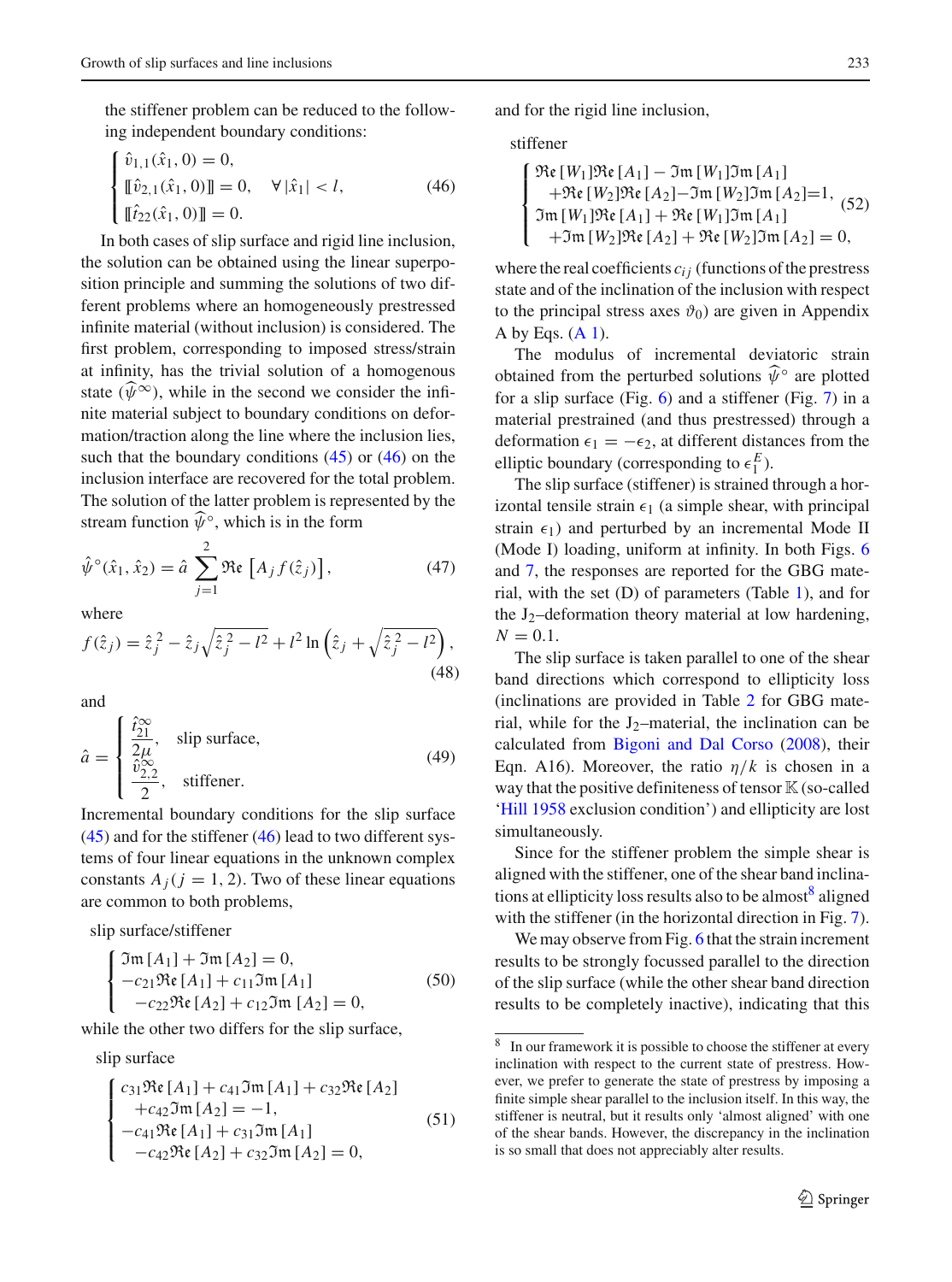<span id="page-9-0"></span>**Fig. 6** A slip surface embedded in  $J_2$  and GBG elastic materials at different level of prestrain  $\epsilon_1$ (corresponding to a uniform stress state) is perturbed through a Mode II loading, uniform at infinity. The level sets of the modulus of the incremental deviatoric strain are reported. The parameter η/*k* has been selected such that positive definiteness of the constitutive tensor  $K$ , Eq. [\(22\)](#page-4-1), is satisfied



is a privileged mode of failure. On the other hand, the stiffener, Fig. [7,](#page-10-0) represents an obstacle to shear band propagation, so that the incremental deformation fields show that the band inclined with respect to the stiffener is almost completely inhibited, while that aligned 'nearly parallel' develops less than in the case of the slip surface.

At a prestrain  $\epsilon_1 = 0.5\epsilon_1^E$  the perturbation produced by the slip surface evidences strain localization for the  $J_2$ –deformation theory material (already near the elliptic boundary), but not for the GBG material (still far from the elliptic boundary). This conclusion is valid both for the slip surface and for the stiffener, although it is more evident in the former than in the latter case. This effect is substantiated by the fact that the GBG material has an anisotropization rate much higher than the  $J_2$ –deformation theory material, implying that the boundary of ellipticity is approached nearly orthogonal in the  $\xi$ –*k* plane, see Figs. [4](#page-6-1) and [5.](#page-7-0) As a consequence,

the sensibility to perturbations is different in the two materials.

The growth of an inclusion (slip surface and stiffener in our case) can be analysed considering the incremental energy release rate associated to an infinitesimal inclusion advance. This quantity results to be written as (see Bigoni and [Dal Corso et al.](#page-12-1) [\(2008](#page-12-1)); Dal Corso and Bigoni [\(2009](#page-12-3)) for details)

$$
\dot{G}_{II} = \dot{K}_{II}^2 \frac{\Im \mathfrak{m} \left[ W_1 A_1 + W_2 A_2 \right]}{4\mu},\tag{53}
$$

for an advance of the slip surface under Mode II and  
\n
$$
\dot{G}_I = -\frac{\dot{K}_{(\epsilon)}^2 I}{8\mu^2} \Big\{ \Big[ \widehat{\mathbb{K}}_{2121} - 2(\Re\epsilon [A_1] + \Re\epsilon [A_2]) (\widehat{\mathbb{K}}_{2221} - \widehat{\mathbb{K}}_{2111}) \Big] \mathfrak{Im} \left[ W_1^2 A_1 + W_2^2 A_2 \right] + 2(\Re\epsilon [A_1] + \Re\epsilon [A_2]) \widehat{\mathbb{K}}_{2121} \mathfrak{Im} \left[ W_1^3 A_1 + W_2^3 A_2 \right] \Big\}. \tag{54}
$$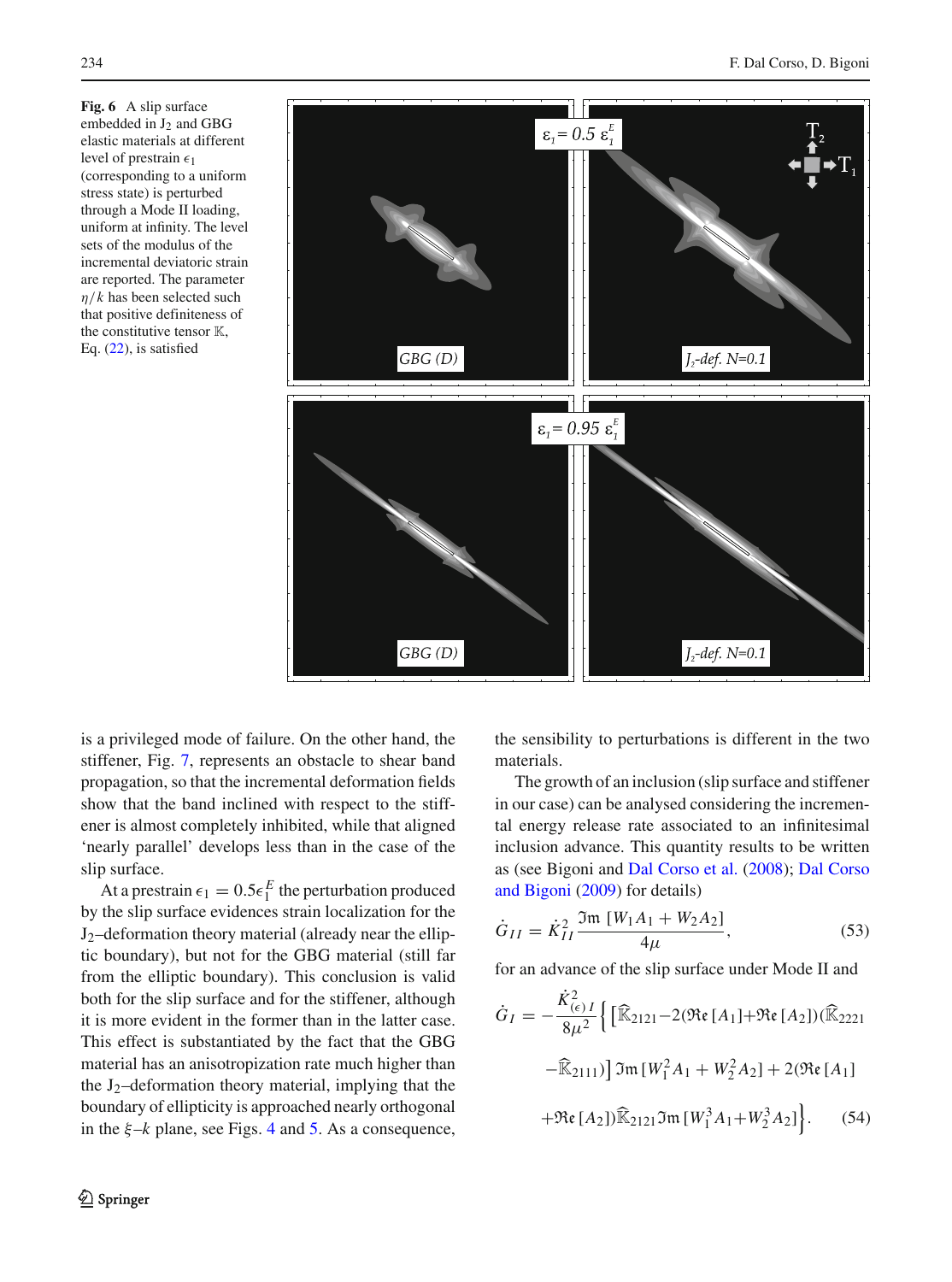<span id="page-10-0"></span>**Fig. 7** A rigid line inclusion embedded in  $J_2$ and GBG elastic materials at different level of prestrain  $\epsilon_1$  (generated by a simple shear parallel to the inclusion line) is perturbed through a Mode I loading, uniform at infinity  $(\eta/k = 1)$ has been used). The level sets of the modulus of the incremental deviatoric strain are reported



for an advance of the rigid line inclusion under Mode I, where  $\overline{a}$ fo۱<br>س

 $\sqrt{ }$ 

$$
\dot{K}_I = \lim_{\hat{x}_1 \to l^+} \sqrt{2\pi (\hat{x}_1 - l)}
$$
  
\n
$$
\times \hat{t}_{21}(\hat{x}_1, \hat{x}_2 = 0), \text{ slip surface,}
$$
  
\n
$$
\dot{K}_{(\epsilon)I} = 2\mu \lim_{\hat{x}_1 \to l^+} \sqrt{2\pi (\hat{x}_1 - l)}
$$
  
\n
$$
\times \hat{v}_{2,2}(\hat{x}_1, \hat{x}_2 = 0), \text{stiffener,}
$$
\n(55)

representing incremental stress intensity factors, which for uniform incremental loading at infinity correspond to

$$
\begin{cases}\n\dot{K}_I = \hat{i}_{21}^{\infty} \sqrt{\pi I}, & \text{slip surface,} \\
\dot{K}_{(\epsilon)I} = 2\mu \,\hat{v}_{2,2}^{\infty} \sqrt{\pi I}, & \text{stiffener.}\n\end{cases}
$$
\n(56)

Note that  $G_I(G_{II})$  always results positive (negative), meaning that the slip surface (stiffener) tends to increase (reduce) its length. The essential point here is that for a slip surface (stiffener) loaded under Mode II (Mode I) the incremental energy release rate blows up to infinite (decays to zero) when the elliptic boundary is approached, so that the growth of the slip surface (reduction of the stiffener) results strongly promoted (inhibited). These features are shown in Figs. [8](#page-11-1) and [9,](#page-11-2) where the incremental energy release rate  $\dot{G}_{II}$  and  $\dot{G}_I$  are plotted respectively as functions of the prestrain parameter  $\epsilon_1$ . This result means that while a slip surface aligned with a shear band tends to become a dominant failure mechanism near the elliptic border, a rigid line inclusion tends to represent a 'modest' obstacle to shear band growth along its direction.<sup>9</sup>

 $\mathcal{D}$  Springer

<span id="page-10-1"></span> $9\;\;$  $9\;\;$  In the Figs. [8](#page-11-1) and 9 a different normalization of the incremental en[ergy](#page-12-0) [release](#page-12-0) [rate](#page-12-0) [from](#page-12-0) [those](#page-12-0) [employed](#page-12-0) [by](#page-12-0) Bigoni and Dal Corso [\(2008](#page-12-0)) and [Dal Corso and Bigoni](#page-12-3) [\(2009](#page-12-3)) has been used [so that for instance, the incremental energy release rate vanishes at null prestrain for  $J_2$ –material, while this was not the case for the graphs reported by [Bigoni and Dal Corso](#page-12-0) [\(2008\)](#page-12-0)].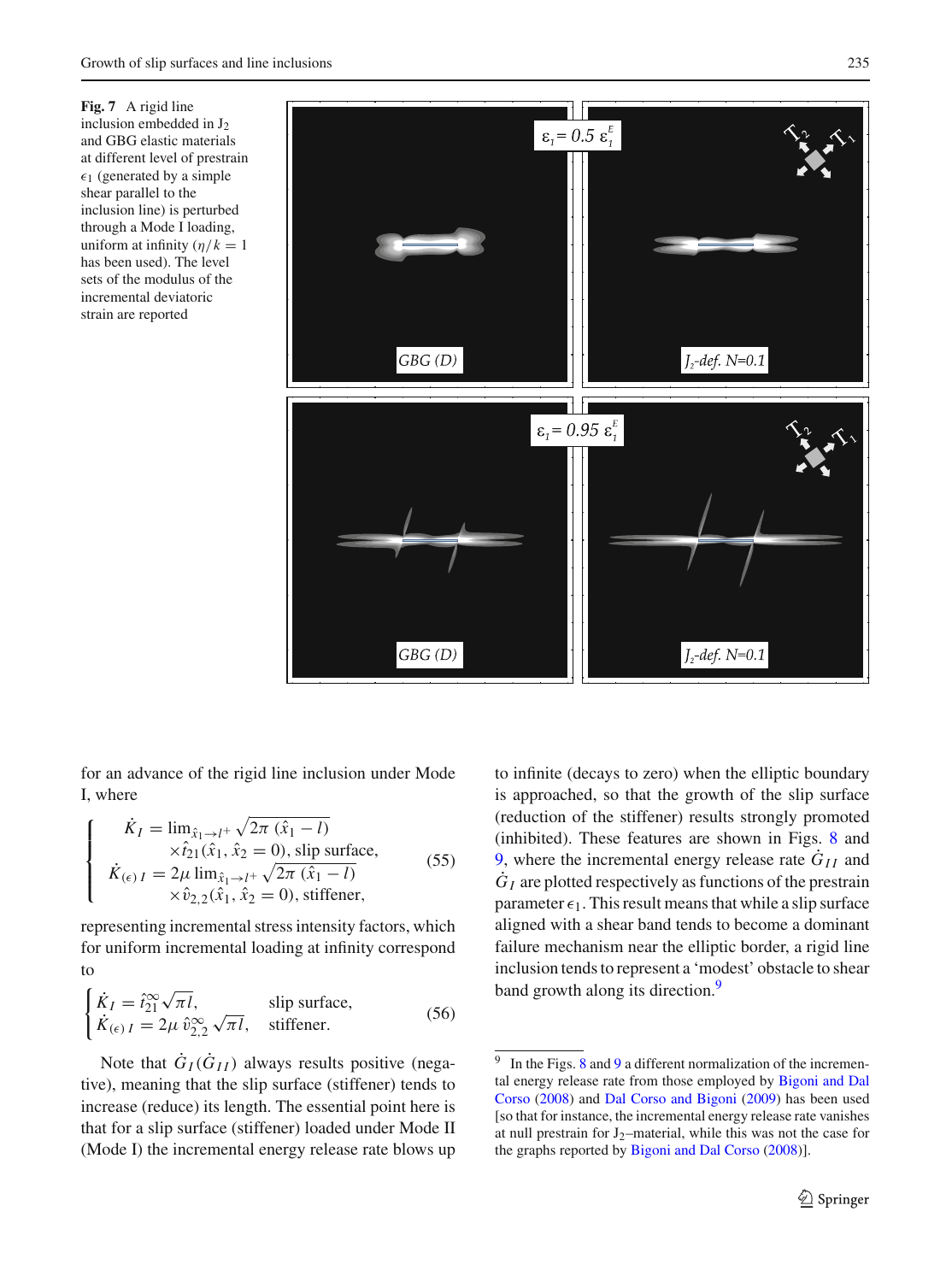

<span id="page-11-1"></span>**Fig. 8** Mode II incremental energy release rate for slip surface growth in prestrained  $J_2$  [ $N = 0.01$  and  $N = 0.1$ ] and GBG [cases (E) and (D), Table [1\]](#page-3-2) materials (prestrain parameter is  $\epsilon_1$ ). The slip surface is aligned parallel with a shear band direction. Note the difference between the two models in the rate of blow up, when the ellipticity limit ( $\epsilon_1 = \{0.1; 0.322\}$ ) is approached. A detail of the behaviour near the origin is shown in the inselt



<span id="page-11-2"></span>**Fig. 9** Mode I incremental energy release rate for rigid line inclusion reduction (negative growth) in prestrained  $J_2$  [ $N =$ 0.01 and  $N = 0.1$ ] and GBG [cases (E) and (D), Table [1\]](#page-3-2) materials (prestrain parameter is  $\epsilon_1$ ). The rigid line inclusion is aligned parallel with a shear band direction. Note the difference between the two models in the rate of decay to zero, when the ellipticity limit ( $\epsilon_1 = \{0.1; 0.322\}$ ) is approached

A conclusion that can be drawn from Figs. [8](#page-11-1) and [9](#page-11-2) is that the stronger anisotropization rate with prestrain of the GBG material, compared to the  $J_2$ –material, implies that the blow up (decay) of the curves for the slip surface (stiffener) when the elliptic border is approached is much steeper for GBG material than for the  $J_2$ –material. Therefore, we can point out that the GBG material 'runs faster to instability' than the  $J_2$ -deformation theory material, a feature connected to the softening effect inherent to the GBG material model.

#### **5 Conclusions**

Slip surfaces aligned parallel to a shear band direction (which may model both a pre-existing shear band or a fracture aligned with a shear band) in a prestressed material near the elliptic boundary have been shown to be preferential failure modes (propagating rectilinearly under Mode II loading) for a material model exhibiting strain softening at large strain in the true-stress/true-strain response. This conclusion follows from the achievement of a closed-form solution (under uniform Mode II loading) showing: (i.) a strong focussing of the incremental deformation produced by the slip surface and (ii.) a blowing up of the incremental energy release rate for surface growth. Evaluation of the same quantities (but under Mode I loading) when an obstacle to the propagation (modelled as a rigid line inclusion) is present along a shear band direction, suggests that the obstacle does not offer a sensible contrast to shear band growth.

**Acknowledgments** The authors thank Professors F.D. Fischer and W. Daves (University of Leoben) for helpful discussions. Financial support from PRIN grant n. 2007YZ3B24 'Multi-scale Problems with Complex Interactions in Structural Engineering' from the Italian Ministry of University and Research is also gratefully acknowledged.

#### **Appendix A. Values of coefficients** *cij*

<span id="page-11-0"></span>The real coefficients  $c_{ij}$ , appearing in the linear Eqs.  $(50)$ – $(51)$ , depending on the inclusion inclination  $\vartheta_0$ , prestress and orthotropy parameters  $\xi$ , *k* and  $\eta$ , are Eqs. (50)–(51), depending on the inclusion is<br>  $\vartheta_0$ , prestress and orthotropy parameters  $\xi$ ,  $k$  and  $\vartheta_0$ , prestress and orthotropy parameters  $\xi$ ,  $k$  and  $2 \mu c_{1j} = \widehat{\mathbb{R}}_{1112} - \widehat{\mathbb{R}}_{1222} - \Re\{W_j\} [\widehat{\mathbb$ ,<br>Isi<br>B・食  $\widehat{\mathbb{K}}_{1112} - \widehat{\mathbb{K}}_{1222} - \mathfrak{Re} \, [\mathbb{K}^{-1}]$ <br> $-2\widehat{\mathbb{K}}_{1122} - \widehat{\mathbb{K}}_{1221} + \widehat{\mathbb{K}}$  $-2\widehat{\mathbb{K}}_{1122} - \widehat{\mathbb{K}}_{1221} + \widehat{\mathbb{K}}_{2222} + \mathfrak{Re}[W_i]$  $\hat{\mathbb{K}}_{1112} - \hat{\mathbb{K}}_{1222} - \mathfrak{Re} [W_j] [\hat{\mathbb{K}}_{1111}$ <br>  $-2\hat{\mathbb{K}}_{1122} - \hat{\mathbb{K}}_{1221} + \hat{\mathbb{K}}_{2222} + \mathfrak{Re} [W_j]$ <br>  $\times (2\hat{\mathbb{K}}_{1121} - 2\hat{\mathbb{K}}_{2122} + \mathfrak{Re} [W_j] \hat{\mathbb{K}}_{2121})$  $+3m[W_j]^2(2\mathbb{K}_{1121}-2\mathbb{K}_{2122})$ 2 = 2 (2 m = 1222 + 2 m = 1222 + 2 m = 1222 + 2 m = 1222 + 2 m = 1222 + 2 m = 1222 + 2 m = 1222 + 2 m = 1222 + 2 m = 1222 + 2 m = 1222 + 2 m = 1222 + 2 m = 1222 + 2 m = 1222 + 2 m = 1222 + 2 m = 1222 + 2 m = 1222 + 2 m =  $-2\sqrt{2}$ [221<br>  $\times$  (2 $\widehat{\mathbb{K}}$ <sub>1121</sub> - 2 $\widehat{\mathbb{K}}$ <sub>212</sub><br>  $+3\sqrt{2}$ [ $W_j$ ]<sup>2</sup> (2 $\widehat{\mathbb{K}}$ <sub>1121</sub><br>  $+3\Re$ e [ $W_j$ ] $\widehat{\mathbb{K}}$ <sub>2121</sub>)  $+3\Re\epsilon[W_i]\widehat{\mathbb{K}}_{2121}),$  $2 \mu c_{2j} = \Im \mathfrak{m} [W_j]$  $\overline{\mathbf{c}}$  $\int_{j}^{2}$  $(2\widehat{\mathbb{K}}_{1121}-2\widehat{\mathbb{K}}_{2122}$ <br>  $\widehat{\mathbb{K}}_{2121}$ ,<br>  $\vdots$ <sub>1111</sub>−2 $\widehat{\mathbb{K}}_{1122}-\widehat{\mathbb{K}}_{1221}+\widehat{\mathbb{K}}_{2222}$  $+$ Re  $[W_j](4\overline{\mathbb{K}}_{1121}-4\overline{\mathbb{K}}_{2122})$  $\hat{\mathbb{R}}_{2121}$ ),<br>-11111−2 $\widehat{\mathbb{R}}_{112}$ <br>-4 $\widehat{\mathbb{R}}_{1121}$ −4 $\widehat{\mathbb{R}}$ +321e [W<sub>j</sub>][k2121],<br>3m [W<sub>j</sub>][K<sub>1111</sub>-2K<sub>1122</sub>-K<sub>1221</sub>+K<sub>2;</sub><br>+3te [W<sub>j</sub>][K<sub>2121</sub>) -3m [W<sub>j</sub>]<sup>2</sup>K<sub>2121</sub>]  $-\Im$ m  $[W_j]^2\mathbb{K}_{2121}$ ,  $+$  Re [*W<sub>j</sub>*](4<sup>*R*</sup><sub>1121</sub><br>+ 3 Re [*W<sub>j</sub>*]*R*<sub>2121</sub>)<br>2 μ c<sub>3j</sub> = − R<sub>1221</sub> + Re [*W<sub>j</sub>*]  $+2\Re\epsilon$  [ $W_j$ ] (416<br>  $+3\Re\epsilon$  [ $W_j$ ]  $\widehat{\mathbb{R}}$ <br>  $- \widehat{\mathbb{R}}_{1221} + \Re\epsilon$ <br>  $\times$  [ $\widehat{\mathbb{R}}_{1121} - \widehat{\mathbb{R}}$ เห<br>ริ<br>โร๊ 2121) – Im [W<sub>j</sub>]<sup>2</sup> k<sub>212</sub><br>2121) – Im [W<sub>j</sub>]<sup>2</sup> k<sub>212</sub><br>[W<sub>j</sub>]<br>2122 + Ne [W<sub>j</sub>] k<sub>2121</sub>)  $-\Im$ m  $[W_j]^2\mathbb{K}_{2121}$ ,  $\mathfrak{R}_{\mathfrak{m}}$ <br> $\mathfrak{R}_{\mathbb{Z}}$  $2 \mu c_{4j} = \Im \mathfrak{m} \left[ W_j \right] \left( -\mathbb{K}_{1121} + \mathbb{K}_{2122} \right)$ t  $\widehat{\mathbb{K}}_{2122} + \mathfrak{R}$ <br>]<sup>2</sup> $\widehat{\mathbb{K}}_{2121}$ ,<br> $\widehat{\mathbb{K}}_{1121} + \widehat{\mathbb{K}}$ × [l<sup>os</sup>1121 – los2122<br>−3m [W<sub>j</sub>]<sup>2</sup>k 2121,<br>3m [W<sub>j</sub>] (−k <sub>1121</sub><br>−29te [W<sub>j</sub>]k 2121)  $-2\Re\epsilon[W_i]\widehat{\mathbb{K}}_{2121}$ ,  $i=1,2$ . (A 1)